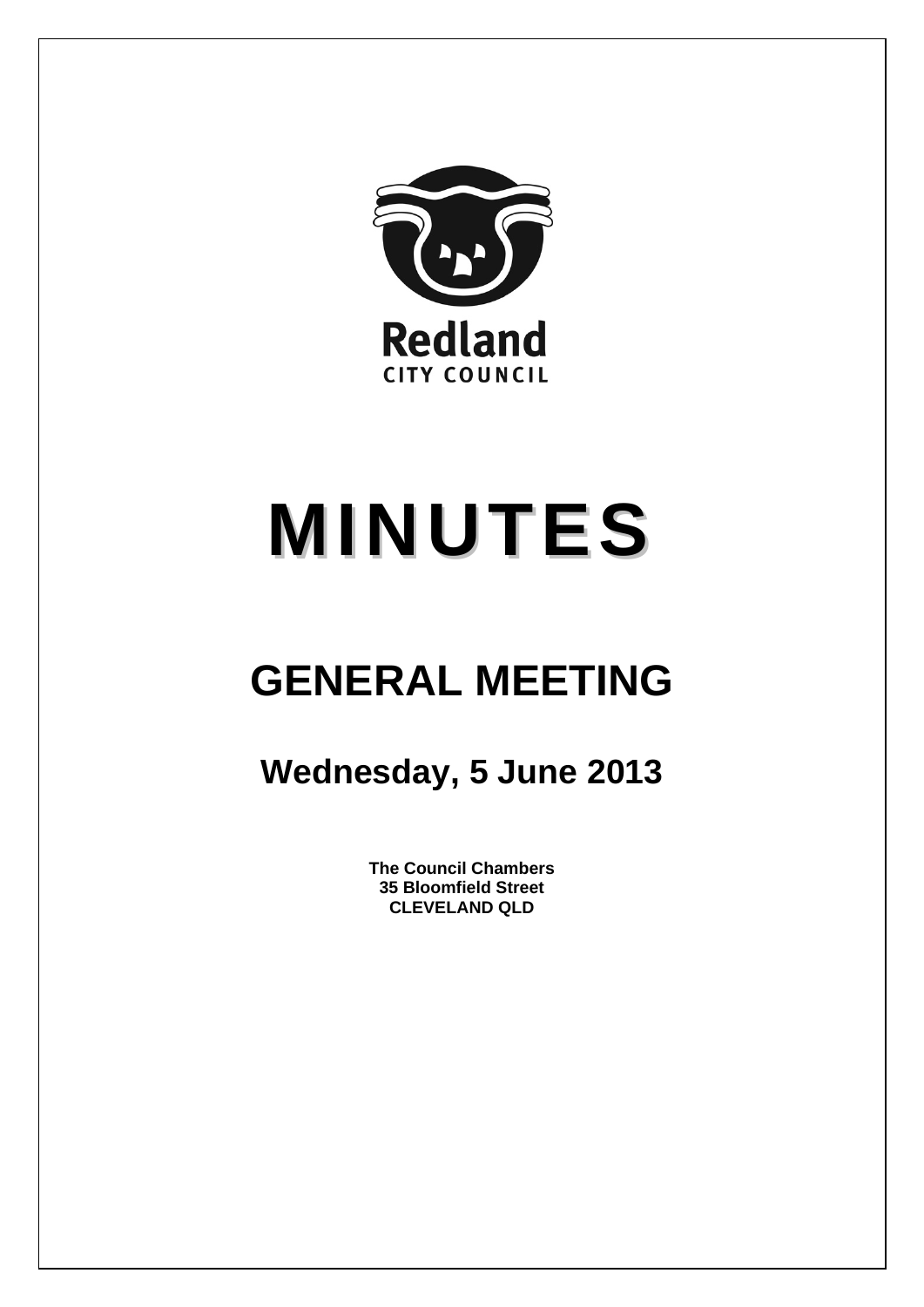#### **Table of Contents**

| <b>Item</b> |                                                                                                        | <b>Subject</b>                                                                                             | Page No |
|-------------|--------------------------------------------------------------------------------------------------------|------------------------------------------------------------------------------------------------------------|---------|
| 1           |                                                                                                        |                                                                                                            |         |
| $\mathbf 2$ |                                                                                                        |                                                                                                            |         |
| 3           |                                                                                                        |                                                                                                            |         |
| 4           |                                                                                                        |                                                                                                            |         |
| 5           |                                                                                                        |                                                                                                            |         |
|             | 5.1                                                                                                    |                                                                                                            |         |
| 6           | <b>MATTERS OUTSTANDING FROM PREVIOUS COUNCIL MEETING</b>                                               |                                                                                                            |         |
|             | 6.1                                                                                                    | PETITION (DIVISION 5) REQUESTING FOR COUNCIL TO EXTEND<br>THE OPERATING SEASON OF THE BAY ISLANDS SWIMMING |         |
| 7           |                                                                                                        |                                                                                                            |         |
| 8           |                                                                                                        |                                                                                                            |         |
|             | 8.1                                                                                                    |                                                                                                            |         |
|             |                                                                                                        | CR HEWLETT - REQUEST FOR COUNCIL TO REOOPEN<br>8.1.1<br>NORFOLK BEACH ROADWAY TO VEHICLULAR TRAFFIC5       |         |
|             |                                                                                                        | 8.1.2 CR EDWARDS - REQUEST FOR COUNCIL TO REMOVE<br>THE TRANSLINK LEVY ON RATEABLE SMBI PROPERTIES 6       |         |
| 9           |                                                                                                        |                                                                                                            |         |
|             | 9.1                                                                                                    |                                                                                                            |         |
|             | 9.2                                                                                                    |                                                                                                            |         |
| 10          | <b>DECLARATION OF MATERIAL PERSONAL INTEREST OR</b><br>CONFLICT OF INTEREST ON ANY ITEMS OF BUSINESS 6 |                                                                                                            |         |
| 11          |                                                                                                        |                                                                                                            |         |
|             | 11.1                                                                                                   |                                                                                                            |         |
|             |                                                                                                        |                                                                                                            |         |
|             | 11.2                                                                                                   |                                                                                                            |         |
|             |                                                                                                        |                                                                                                            |         |
| 12          |                                                                                                        |                                                                                                            |         |
|             | 12.1                                                                                                   |                                                                                                            |         |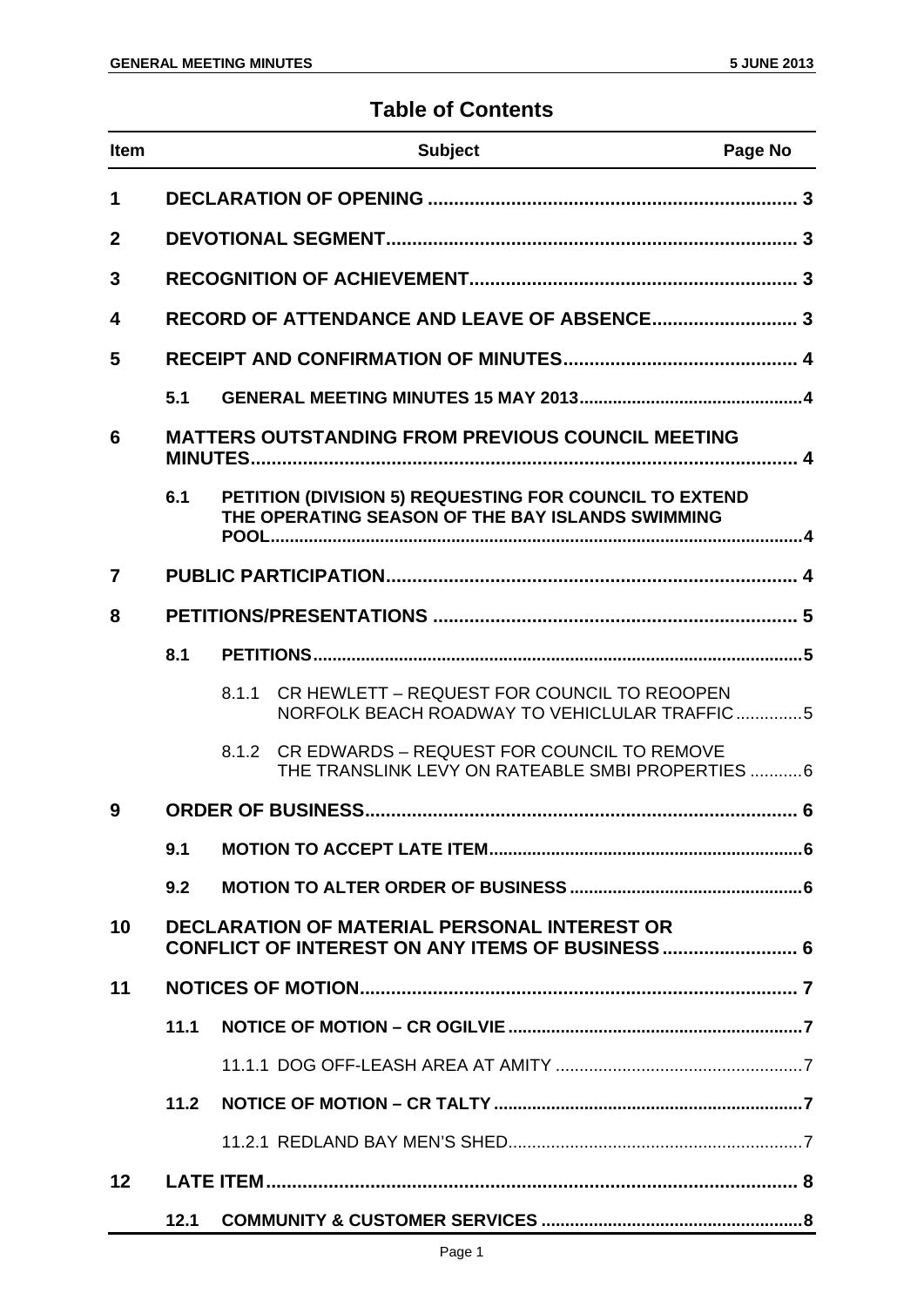|    | 12.1.1 SUBMISSION TO STATE GOVERNMENT ON DRAFT STATE                                                            |  |
|----|-----------------------------------------------------------------------------------------------------------------|--|
| 13 | <b>MOTION TO ADJOURN GENERAL MEETING FOR THE CONDUCT</b><br>OF THE COORDINATION COMMITTEE MEETING AT 11.50AM 12 |  |
| 14 | <b>MOTION TO RECONVENE GENERAL MEETING AT 12.53PM  12</b>                                                       |  |
| 15 | <b>ADOPTION OF COMMITTEE MEETING REPORT &amp;</b>                                                               |  |
|    | COORDINATION COMMITTEE MEETING - 5 JUNE 2013  12<br>15.1                                                        |  |
| 16 |                                                                                                                 |  |
|    |                                                                                                                 |  |
| 17 | NOTICES OF MOTION TO REPEAL OR AMEND RESOLUTIONS 12                                                             |  |
| 18 |                                                                                                                 |  |
| 19 |                                                                                                                 |  |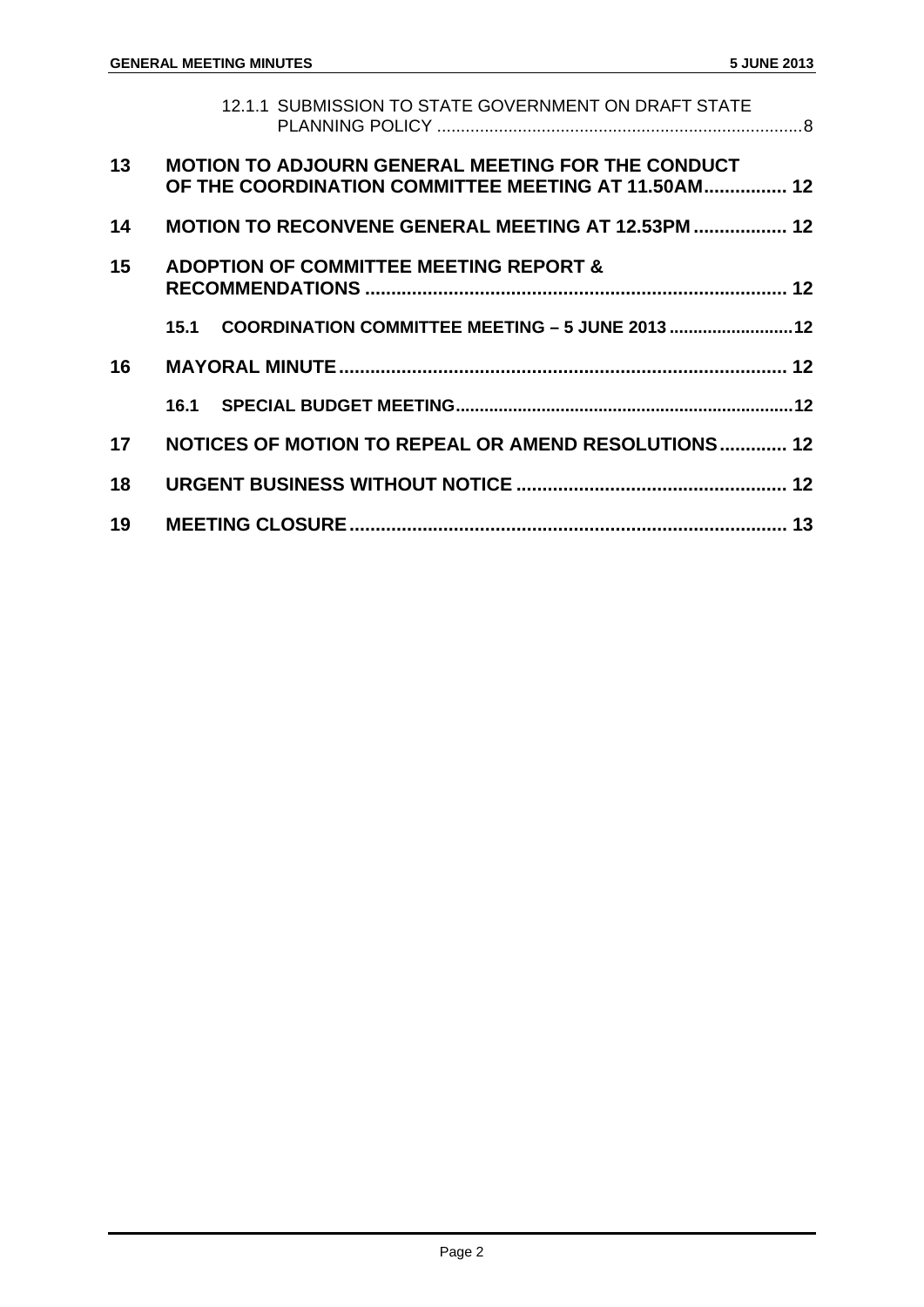#### **1 DECLARATION OF OPENING**

The Mayor declared the meeting open at 10.30am and acknowledged the Quandamooka people, who are the traditional custodians of the land on which Council meets.

The Mayor also paid Council's respect to their elders, past and present, and extended that respect to other indigenous Australians who are present.

#### **2 DEVOTIONAL SEGMENT**

Scott Frame from the Bayside Salvation Army, led Council in a brief devotional segment.

#### **3 RECOGNITION OF ACHIEVEMENT**

None were presented.

#### **4 RECORD OF ATTENDANCE AND LEAVE OF ABSENCE**

#### **MEMBERS PRESENT:**

| Cr K Williams       | Mayor                                |
|---------------------|--------------------------------------|
| Cr A Beard          | Deputy Mayor & Councillor Division 8 |
| Cr W Boglary        | <b>Councillor Division 1</b>         |
| Cr C Ogilvie        | <b>Councillor Division 2</b>         |
| Cr K Hardman        | <b>Councillor Division 3</b>         |
| <b>Cr L Hewlett</b> | <b>Councillor Division 4</b>         |
| Cr M Edwards        | <b>Councillor Division 5</b>         |
| Cr J Talty          | <b>Councillor Division 6</b>         |
| Cr M Elliott        | <b>Councillor Division 7</b>         |
| Cr P Gleeson        | <b>Councillor Division 9</b>         |
| Cr P Bishop         | <b>Councillor Division 10</b>        |
|                     |                                      |

#### **EXECUTIVE LEADERSHIP GROUP:**

| Mr B Lyon    | <b>Chief Executive Officer</b>                           |
|--------------|----------------------------------------------------------|
| Mr N Clarke  | <b>General Manager Organisational Services</b>           |
| Mrs L Rusan  | <b>General Manager Community &amp; Customer Services</b> |
| Mr G Soutar  | General Manager Infrastructure & Operations              |
| Mr G Holdway | <b>Chief Financial Officer</b>                           |
|              |                                                          |

#### **MINUTES:**

| Mrs E Striplin | Corporate Meetings & Registers Officer |
|----------------|----------------------------------------|
|----------------|----------------------------------------|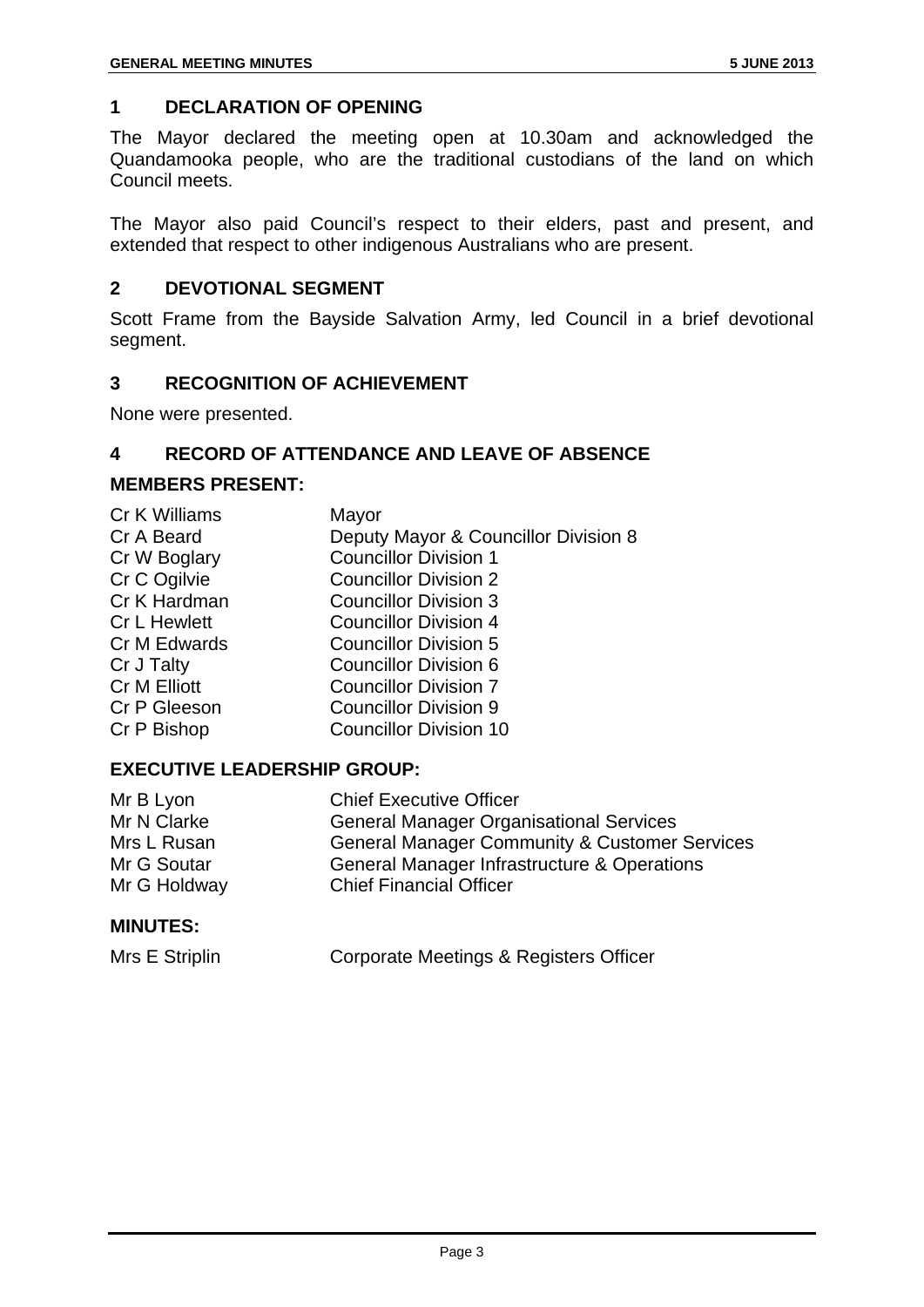#### **5 RECEIPT AND CONFIRMATION OF MINUTES**

#### **5.1 GENERAL MEETING MINUTES 15 MAY 2013**

#### **COUNCIL RESOLUTION**

Moved by: Cr P Bishop Seconded by: Cr A Beard

That the minutes of the General Meeting of Council held on 15 May 2013 be confirmed.

General Meeting Minutes 15 May 2013

CARRIED 11/0

#### **6 MATTERS OUTSTANDING FROM PREVIOUS COUNCIL MEETING MINUTES**

The Chief Executive Officer presented the following item for noting:

#### **6.1 PETITION (DIVISION 5) REQUESTING FOR COUNCIL TO EXTEND THE OPERATING SEASON OF THE BAY ISLANDS SWIMMING POOL**

At the General Meeting on 17 April 2013 Council resolved that the petition, which reads as follows, be received and referred to a Committee or officer for consideration and a report to the local government and that the principal petitioner be advised in writing accordingly.

*Request for Council to "....extend the operating season of the Bay Islands Swimming Pool...."* 

A report addressing this matter will be presented to an ensuing Coordination Committee Meeting.

#### **7 PUBLIC PARTICIPATION**

#### **MOTION TO ADJOURN MEETING**

| Moved by:    | Cr J Talty |
|--------------|------------|
| Seconded by: | Cr A Beard |

That Council adjourn the meeting for a 30 minute public participation segment.

- 1. Ms P Beinssen, resident of Amity Point, addressed Council regarding Dog Offleash Area
- 2. Mr I Ridoutt from The Barro Group addressed Council regarding Mount Cotton Quarry Extension
- 3. Mr D Keough, resident of Cornubia, addressed Council regarding Mount Cotton Quarry Extension
- 4. Miss A Moloney, resident of Mount Cotton, addressed Council regarding Mount Cotton Quarry Extension
- 5. Mr A Moloney, resident of Mount Cotton, addressed Council regarding Mount Cotton Quarry Extension
- 6. Mrs T Bowler, resident of Sheldon, addressed Council regarding Mount Cotton Quarry Extension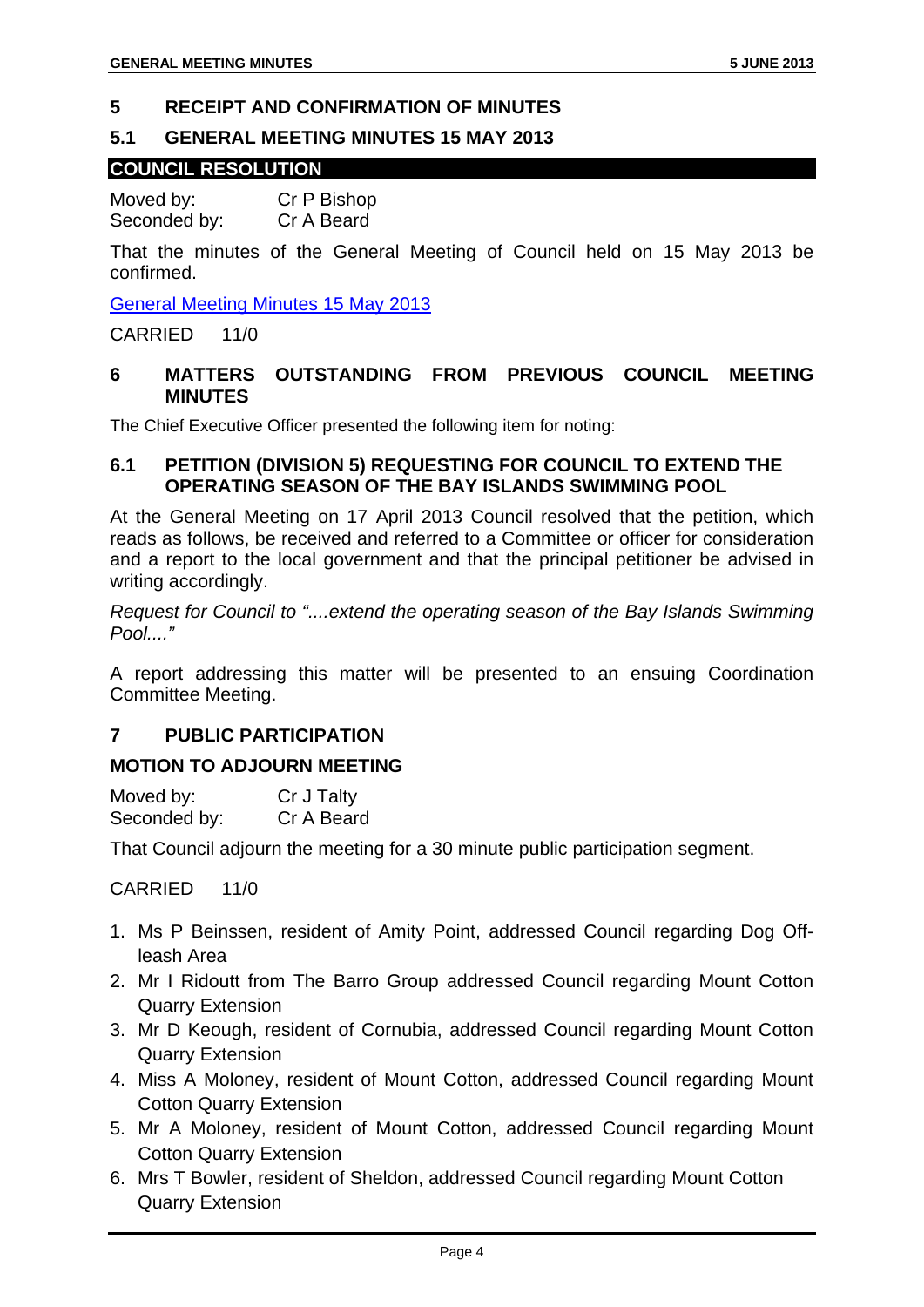#### **MOTION TO EXTEND PUBLIC PARTICIPATION SEGMENT**

Moved by: Cr P Bishop Seconded by: Cr J Talty

That the Public Participation segment be extended by ten minutes to allow further speakers.

CARRIED 11/0

- 7. Ms J Daglish, resident of the Redlands, addressed Council regarding Mount Cotton Quarry Extension
- 8. Ms J Grosvenor, resident of Redland Bay, also secretary of Yurara Act Society (Thornlands), addressed Council regarding Mount Cotton Quarry Extension
- 9. Cr D Power, from Logan City Council, addressed Council regarding Mount Cotton Quarry Extension

#### **MOTION TO EXTEND PUBLIC PARTICIPATION SEGMENT**

Moved by: Cr A Beard Seconded by: Cr P Bishop

That the Public Participation segment be extended by five minutes to allow further speakers.

CARRIED 11/0

10. Ms Nemeth, resident of SMBI, addressed Council on SMBI Translink subsidies.

#### **MOTION TO RESUME MEETING**

Moved by: Cr A Beard Seconded by: Cr M Elliott

That the meeting proceedings resume.

CARRIED 11/0

#### **8 PETITIONS/PRESENTATIONS**

#### **8.1 PETITIONS**

**8.1.1 CR HEWLETT – REQUEST FOR COUNCIL TO REOOPEN NORFOLK BEACH ROADWAY TO VEHICLULAR TRAFFIC** 

#### **COUNCIL RESOLUTION**

**Moved by: Cr L Hewlett Seconded by: Cr M Elliott** 

#### **That Council resolve that the petition be received and referred to a committee or officer for consideration and a report to the local government.**

*"Petition requesting Council reopen Norfolk Beach roadway to vehicular traffic in accordance with the Coochiemudlo Island Land Management Plan 2004 until the sealed and sign-posted Victoria Parade East is completed to connect with Victoria Parade South"*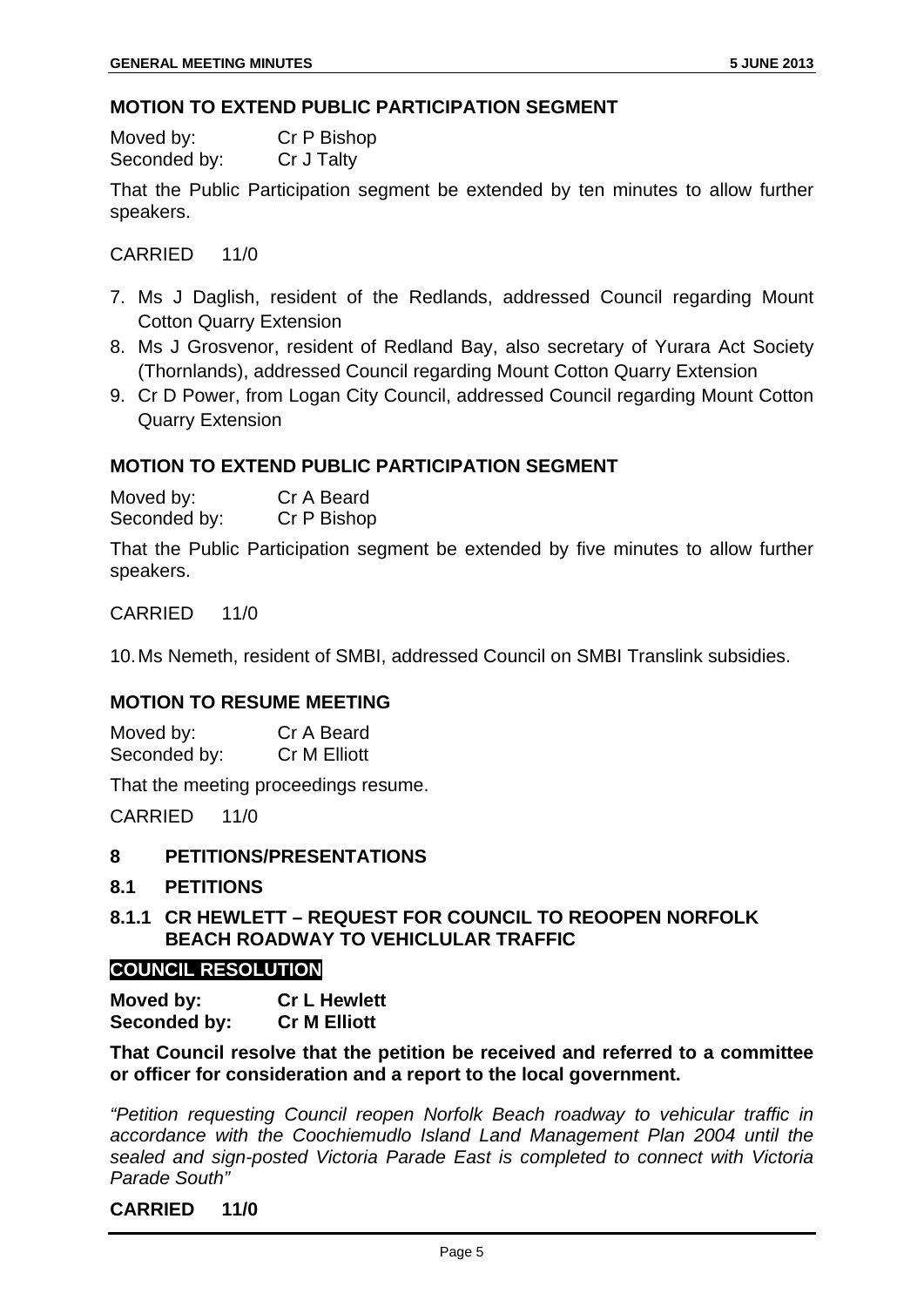#### **8.1.2 CR EDWARDS – REQUEST FOR COUNCIL TO REMOVE THE TRANSLINK LEVY ON RATEABLE SMBI PROPERTIES**

#### **COUNCIL RESOLUTION**

| Moved by:    | <b>Cr Edwards</b>   |
|--------------|---------------------|
| Seconded by: | <b>Cr M Elliott</b> |

**That Council resolve as follows:** 

**1. That Council will take no further action as the matter is currently being dealt with as part of the budget deliberations; and** 

#### **2. That the Principal Petitioner be advised in writing, accordingly.**

*"Petition requesting Council remove the \$88 Translink levy on rateable SMBI properties and consider other means of raising the revenue...."* 

**CARRIED 11/0** 

#### **9 ORDER OF BUSINESS**

#### **9.1 MOTION TO ACCEPT LATE ITEM**

#### **COUNCIL RESOLUTION**

**Moved by: Cr M Elliott Seconded by: Cr J Talty** 

**That the order of business be altered to accept a late item from the General Manager Community and Customer Services** *Submission to State Government on Draft State Planning Policy* **as Item 12.1.1** 

#### **CARRIED 11/0**

#### **9.2 MOTION TO ALTER ORDER OF BUSINESS**

#### **COUNCIL RESOLUTION**

**Moved by: Cr P Bishop Seconded by: Cr J Talty** 

**That the order of business be altered to discuss Items 16.1.1 & 16.2.1 (as listed in the Agenda) as Items 11.1.1 and 11.2.1** 

#### **CARRIED 11/0**

#### **10 DECLARATION OF MATERIAL PERSONAL INTEREST OR CONFLICT OF INTEREST ON ANY ITEMS OF BUSINESS**

Nil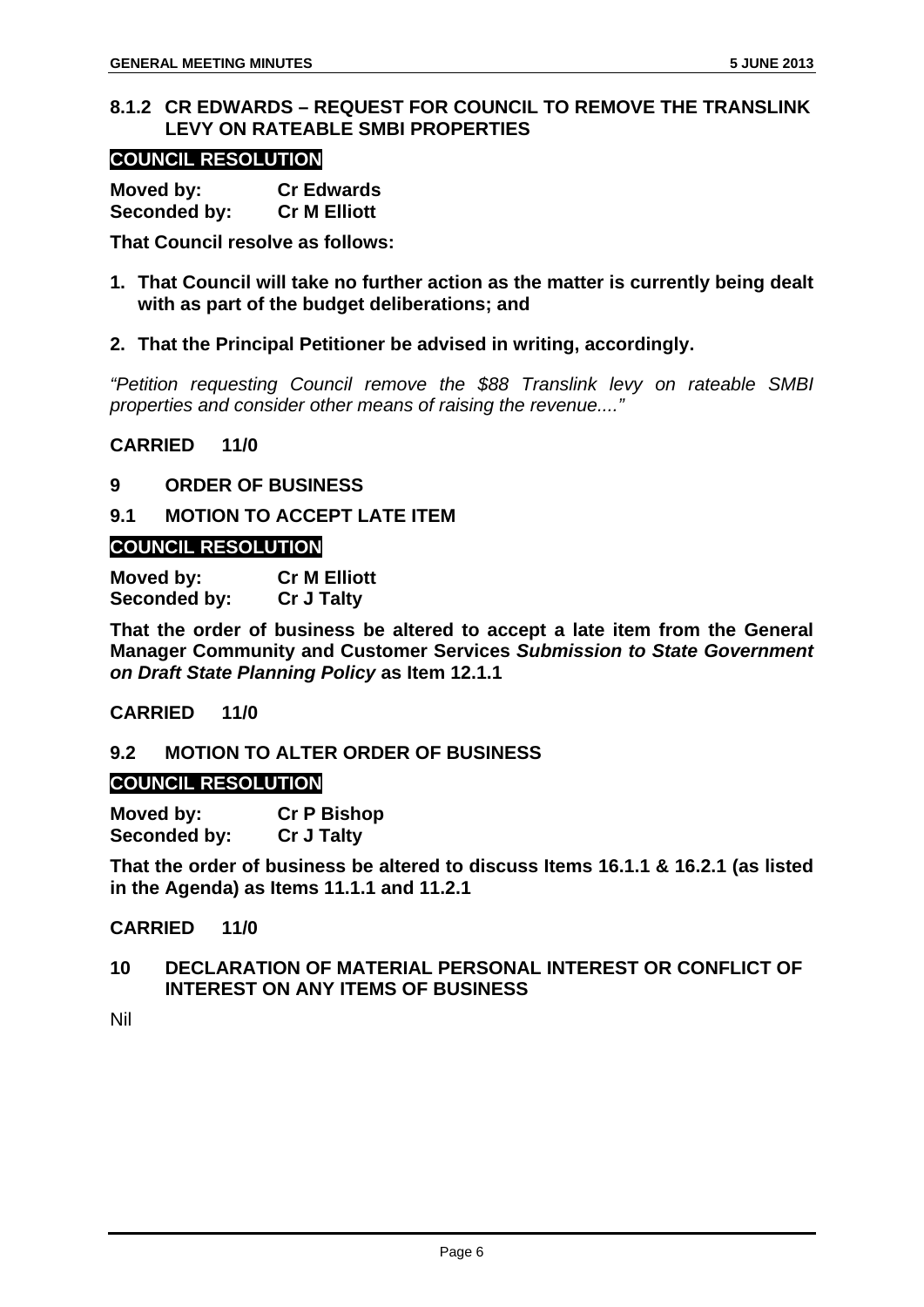#### **11 NOTICES OF MOTION**

#### **11.1 NOTICE OF MOTION – CR OGILVIE**

#### **11.1.1 DOG OFF-LEASH AREA AT AMITY**

Cr Ogilvie moved as follows:

#### **COUNCIL RESOLUTION**

| Moved by:    | <b>Cr C Ogilvie</b> |
|--------------|---------------------|
| Seconded by: | <b>Cr W Boglary</b> |

**That Council resolve to enter negotiations with Quandamooka Yoolaburrabee Aboriginal Corporation, Straddie Camping, the State Government and the Amity Point Community in order to secure an appropriate area for a Dog Off-Leash Area in the Amity area.** 

**CARRIED 11/0** 

**11.2 NOTICE OF MOTION – CR TALTY** 

**11.2.1 REDLAND BAY MEN'S SHED** 

Cr Talty moved as follows:

#### **COUNCIL RESOLUTION**

| Moved by:    | <b>Cr J Talty</b>   |
|--------------|---------------------|
| Seconded by: | <b>Cr M Edwards</b> |

**That Council resolve as follows:** 

- **1. To create a parcel of land for community purpose by means boundary realignment and land exchange between lots 101 SP 206320 (Council Freehold) and Lot 600 SP 206320 (RCC trusteeship over State Reserve for Park Purposes) of approximately 6000 square metres mainly parallel to German Church Road;** 
	- **a. To commence the necessary applications to the State Government; and**
	- **b. make any development application as necessary;**
- **2. That a portion of Lot 101 SP 206320 (Council Freehold), located within the community purposes area, be made available either by lease or permit to occupy to the Redland Bay Men's Shed Incorporated;**
- **3. A budget allocation is made available for all necessary works which may include survey, site establishment, legals and other associated costs;**
- **4. That the result parcel of land be rezoned community purposes as part the planning scheme review process;**
- **5. Delegate authority to the Chief Executive Officer to;** 
	- **a. make the necessary land dealings including land exchange, leasing or permit to occupy; and**
	- **b. make the necessary applications to the State Government and sign all necessary and associated documentation.**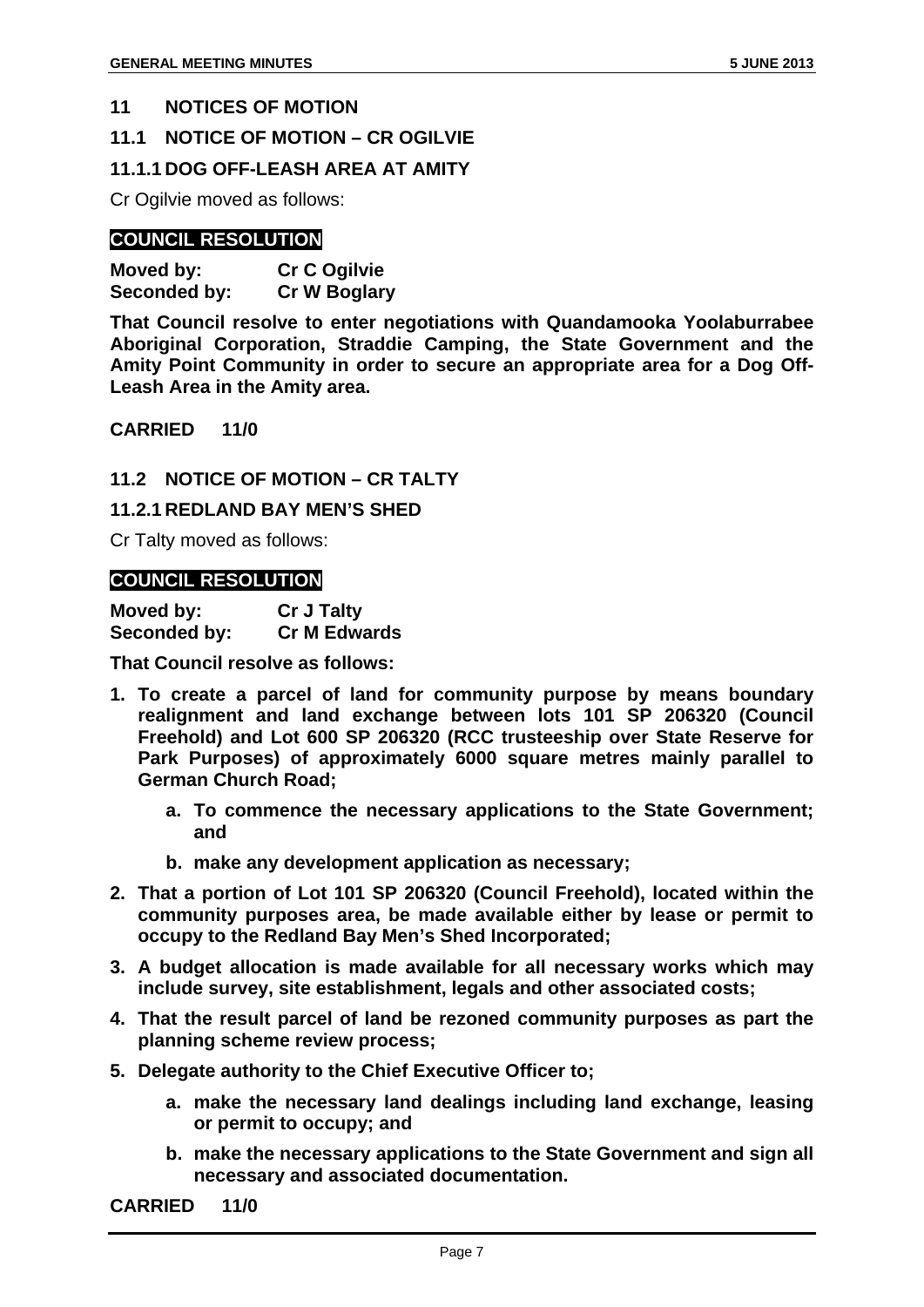#### **12 LATE ITEM**

#### **12.1 COMMUNITY & CUSTOMER SERVICES**

#### **12.1.1 SUBMISSION TO STATE GOVERNMENT ON DRAFT STATE PLANNING POLICY**

**Dataworks Filename: LUP Policy – Single State Planning Policy** 

**Attachment: RCC Submission on Draft Single State Planning Policy**

L'Aver.

**Authorising Officer:** 

|                             | <b>Louise Rusan</b><br><b>General Manager Community &amp; Customer</b><br><b>Services</b> |
|-----------------------------|-------------------------------------------------------------------------------------------|
| <b>Responsible Officer:</b> | <b>Gary Photinos</b><br><b>Manager City Planning &amp; Environment</b>                    |
| Author:                     | Nastassja Lazarus/Brett Hookway<br><b>Strategic Planner</b>                               |

#### **PURPOSE**

To seek Council endorsement of the attachment, for the purposes of preparing a submission to the Department of State Development, Infrastructure and Planning (DSDIP) on the Draft Single State Planning Policy (draft SPP).

#### **BACKGROUND**

On 22 May 2013 a Council workshop was held to provide Council with an overview of the draft SPP as well as discussion on the content of Council's draft submission to the SPP. A number of key issues and potential implications for Redland City were identified at the workshop.

On 12 April 2013 the DSDIP released the draft SPP for consultation. The draft SPP is a key framework for the State Government's broader commitment to planning reform.

The draft SPP sets out the state's interests in planning and development and how these are to be dealt with in making or amending a local planning instrument, local government development assessment and the preparing and amending of regional plans. The draft SPP is a single policy document and is intended to replace all existing State Planning Policies throughout Queensland.

The 18 state interests in the draft SPP are grouped under five themes. The Structure and layout of the SPP is illustrated in figure 1: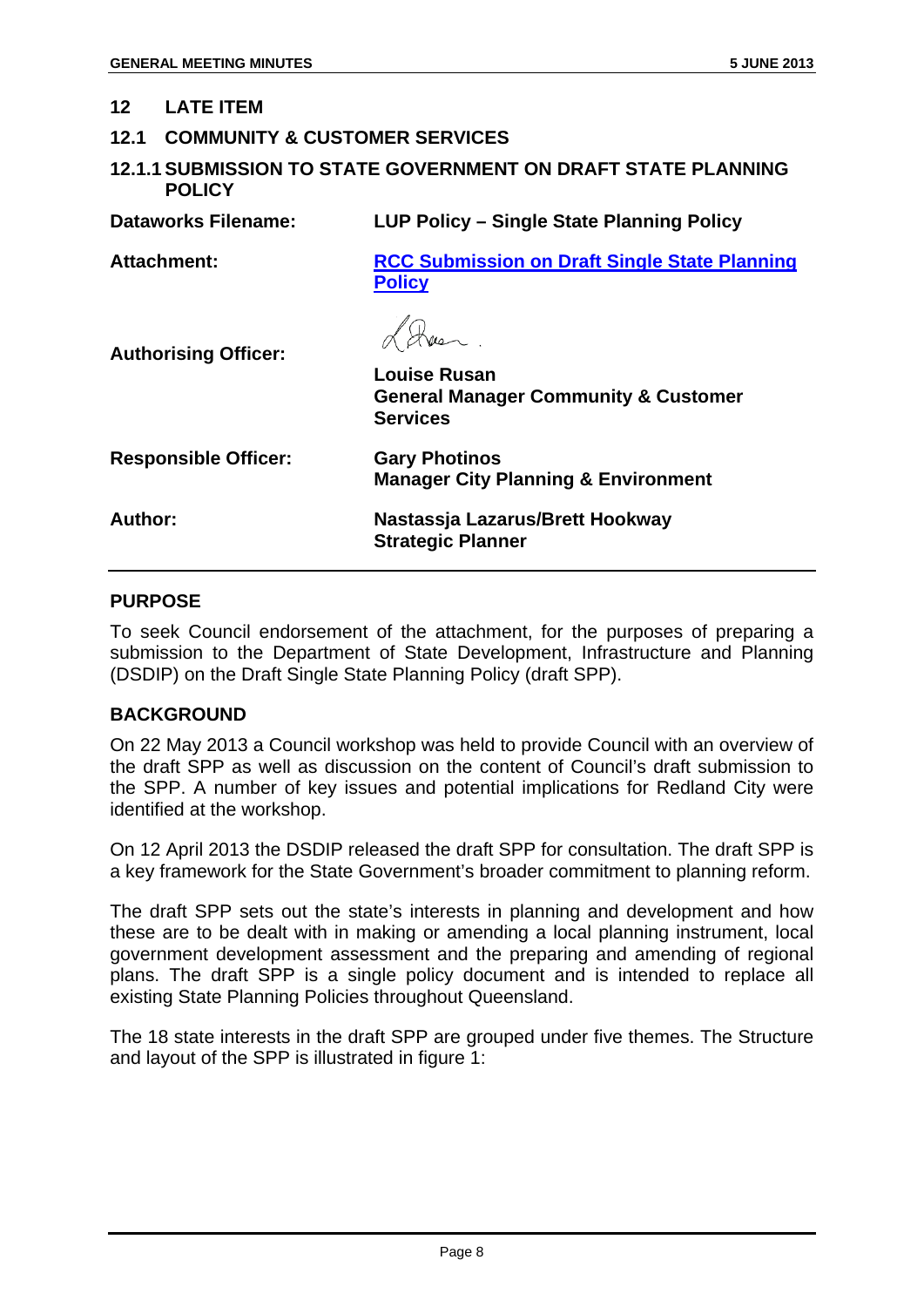| Part B: Application and operation                                                                         |                                         |
|-----------------------------------------------------------------------------------------------------------|-----------------------------------------|
|                                                                                                           | <b>Housing and liveable communities</b> |
| <b>Part C: The state interests</b><br>Each state interest, where relevant.<br>will identify policies for: | <b>Economic growth</b>                  |
| Making or amending planning<br>٠<br>instruments                                                           |                                         |
| Development assessment<br>٠<br>decision making<br>Designating land for community<br>٠<br>infrastructure.  | <b>Environment and heritage</b>         |
| Where relevant, further information<br>and material is also provided to<br>support the state interests.   | <b>Hazards and safety</b>               |
|                                                                                                           | <b>Transport and infrastructure</b>     |

Figure 1: Structure of SPP

The draft SPP sets out the state interests and related policies that local government must take into account in preparing or amending local planning instruments.

A state interest is defined under the *Sustainable Planning Act 2009* (SPA) as:

- An interest that the Minister considers affects an economic or environmental interest of the state or a part of the state, including sustainable development; or
- An interest that the Minister considers affects the interest of ensuring there is an efficient, effective and accountable planning and development assessment system.

The SPP prescribes the development assessment requirements for certain applications and sets out the matters that must be considered by a Minister before designating land for community infrastructure.

#### **ISSUES**

The DSDIP have released the draft SPP for review and comment. The submission period on the draft SPP closes on Wednesday 12 June.

A number of key issues potentially impacting Redland City Council were identified at the Councillor Workshop on 22 May. These issues and a number of other matters have been further detailed in attachment 1.

In general terms Council is supportive of:

- A single SPP, and the consistent structure in which state interests have been presented
- The inclusion of a section on managing competing State interests and the recognition to support local governments to make the best decisions for their local communities
- Incorporation of one set of consistent overriding need provisions that may be used to override any particular state interest provision in specific circumstances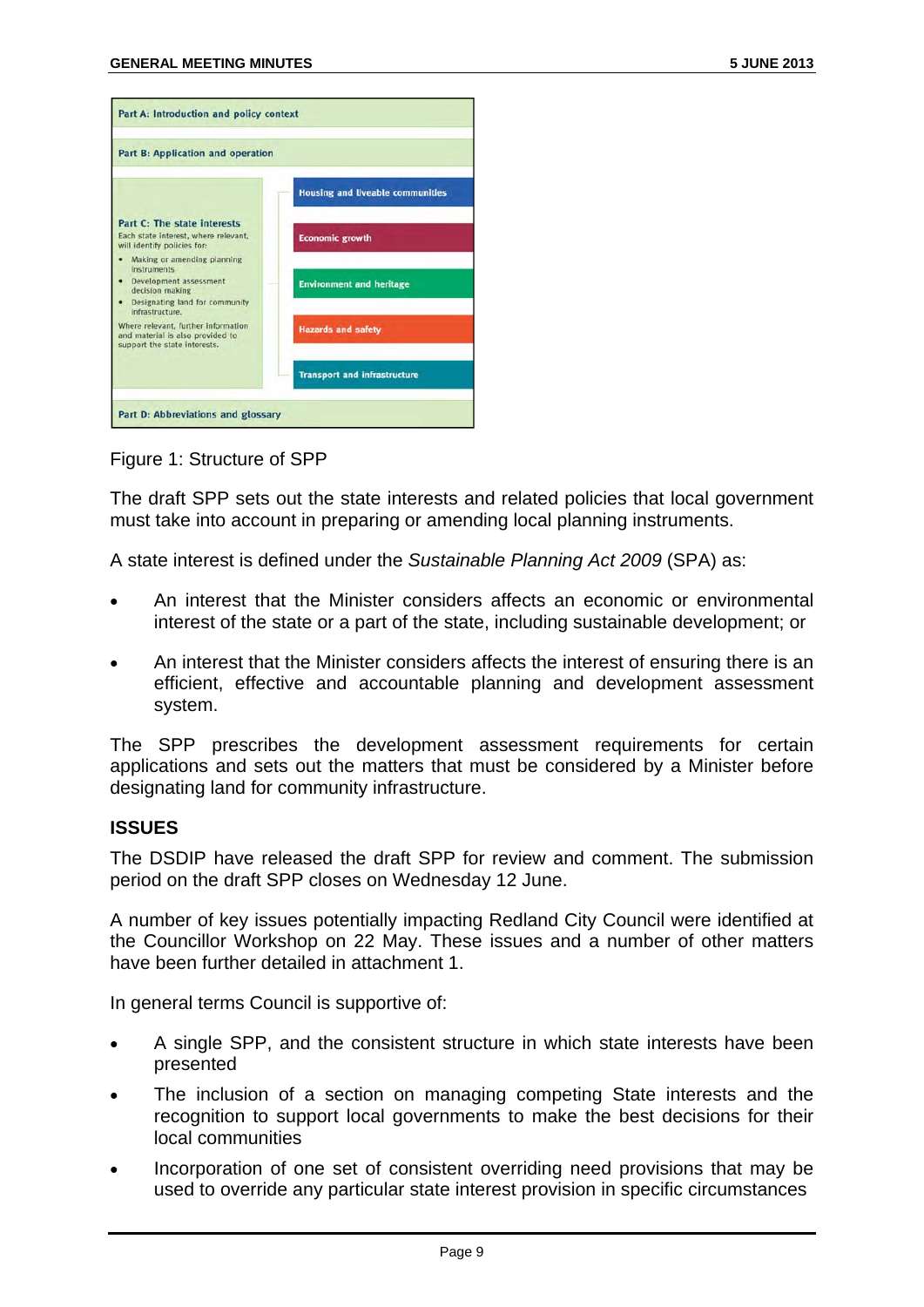• Key role of DSDIP is to coordinate and resolve state interests through the plan making process

However, despite in principle support not all of the material referenced in the draft SPP is currently available for public viewing and comment. The State is in the process of preparing an interactive mapping system of state interests, SPP guidance material and State development assessment provisions. This material is not proposed to be available until after the end of the current consultation period. Similarly at this stage it is unclear regarding the full extent of the assessment responsibility the State Government is proposing to shift to local government, such as development in coastal management districts and, environmental impacts to matters of State environmental significance e.g. remnant vegetation. Without full details it is not possible to provide detailed commentary on the draft SPP or quantify the potential resource implications to Council arising from the shift in plan making and assessment responsibility from the State to Council. For these reasons it is essential local governments are provided a further opportunity to comment once all material is available.

A further critical issue to Council is for the State to clarify its intentions regarding a number of State Planning Regulatory Provisions (SPRP). A number of SPRP's currently impact on Redlands including the SEQ Regional Plan, SEQ Koala and the recent Coastal Protection SPRP. Further advice is needed as to how or if the SPRP's will continue to operate with the commencement of the single SPP.

#### **STRATEGIC IMPLICATIONS**

#### **Legislative Requirements**

The SPP is a statutory instrument. It sets out the State interests and related policies for Queensland, the SPP applies to:

- Making or amending of a local planning instrument
- Assessment of development applications
- Community infrastructure designations undertaken by a Minister
- Making or amending of a regional plan

#### **Risk Management**

The limited information provided by the State Government makes it difficult to determine potential risks.

#### **Financial**

Financial implications are unknown due to the limited information provided by the State Government. However increased local government responsibility in both the plan making and assessment processes will have resource and potentially financial implications to Council.

#### **People**

An objective of the draft SPP is to empower local governments, this will likely result in a shift of responsibilities from State to local Government. There are likely implications with regards to plan making and assessment functions. This has implications for the City Planning and Environment Group and the Sustainable Assessment Group.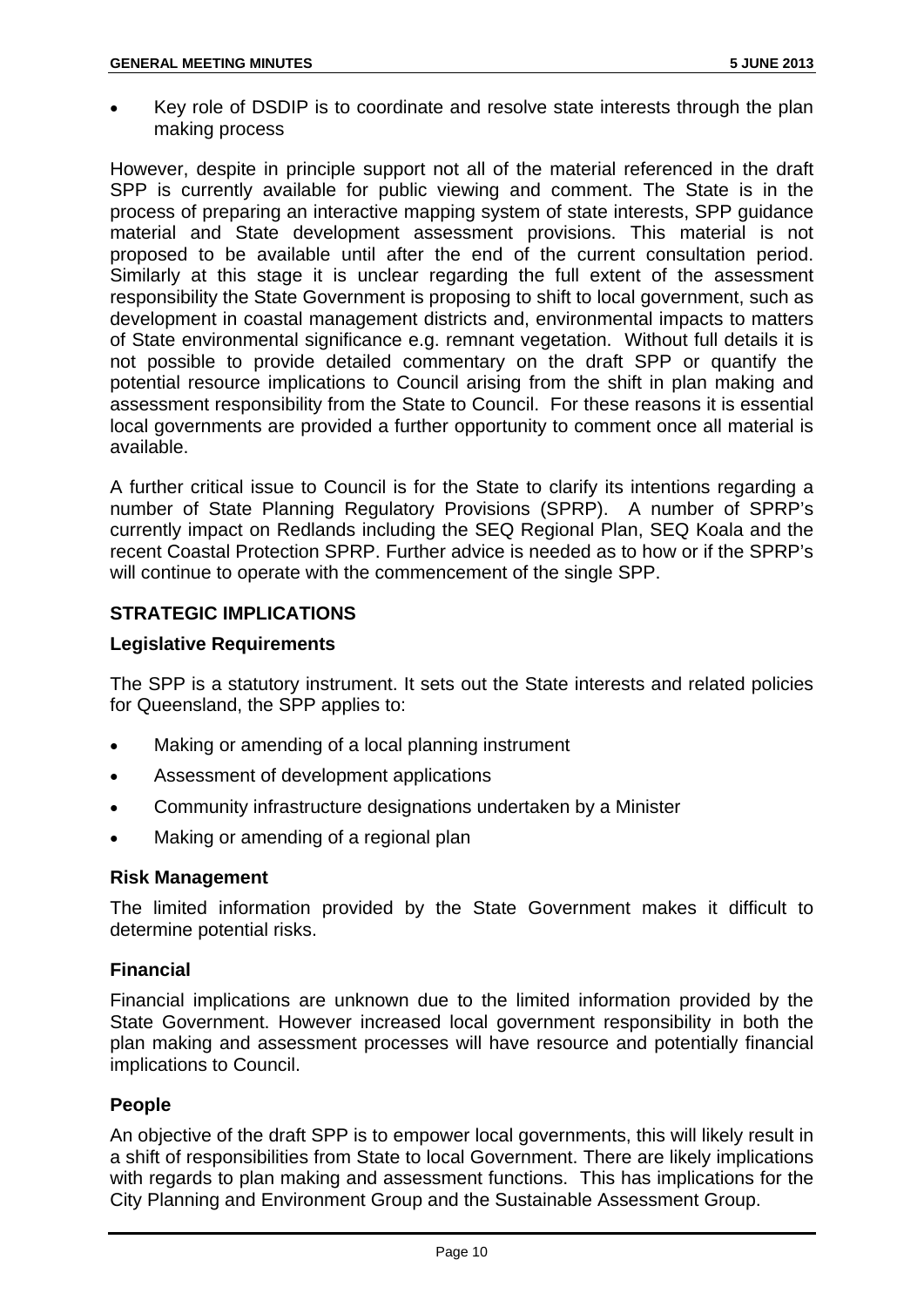#### **Environmental**

The draft SPP consolidates a number of environmental policies into the one document.

#### **Social**

The draft SPP consolidates a number of existing social policies into the one document.

#### **Alignment with Council's Policy and Plans**

The SPP will reflect a number of themes in the corporate plan, including:

- 1. Healthy natural environment
- 2. Green living
- 3. Embracing the bay
- 4. Wise planning and design
- 5. Supportive and vibrant economy
- 6. Strong and connected communities
- 7. Inclusive and ethical governance
- 8. An efficient and effective organisation

#### **CONSULTATION**

On 22 May 2013 a Council workshop was held to provide Council with an overview of the draft SPP as well as discussion on the content of Council's draft submission to the SPP. Internal consultation was also undertaken.

#### **OPTIONS**

- 1. That Council resolve to endorse Attachment 1 for the purposes of preparing a written submission to the Department of State Development, Infrastructure and Planning (DSDIP) on the Draft State Planning Policy (draft SPP); and delegate authority under *section 257(1)(b) of the Local Government Act 2009* to the CEO to finalise the written submission on the Draft State Planning Policy prior to the 12 June 2013.
- 2. That Council resolve not to endorse the attachment for the purposes of preparing a submission to the Government Department of State Development, Infrastructure and Planning (DSDIP) on the Draft State Planning Policy (draft SPP).

#### **OFFICERS/COUNCIL RESOLUTION**

| Moved by:    | <b>Cr J Talty</b>   |
|--------------|---------------------|
| Seconded by: | <b>Cr W Boglary</b> |

**That Council resolve to:** 

- **1. Endorse Attachment 1 for the purposes of preparing a written submission to the Department of State Development, Infrastructure and Planning (DSDIP) on the Draft State Planning Policy (draft SPP); and**
- **2. Delegate authority under** *section 257(1)(b) of the Local Government Act 2009* **to the CEO to finalise the written submission on the Draft State Planning Policy prior to the 12 June 2013.**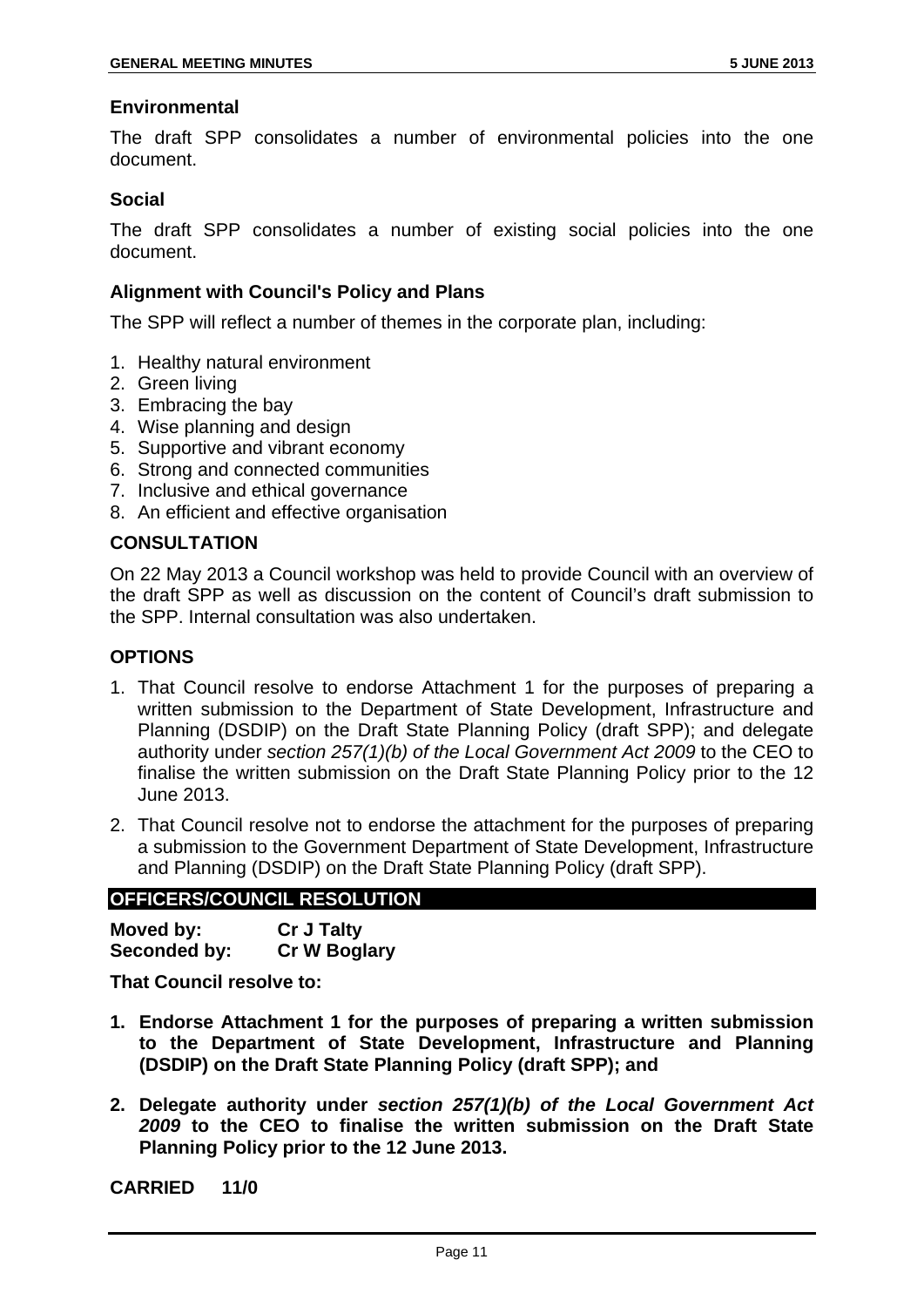#### **13 MOTION TO ADJOURN GENERAL MEETING FOR THE CONDUCT OF THE COORDINATION COMMITTEE MEETING AT 11.50AM**

#### **COUNCIL RESOLUTION**

**Moved by: Cr M Elliott Seconded by: Cr C Ogilvie** 

**That the meeting be adjourned to enable the conduct of the Coordination Committee meeting.** 

**CARRIED 11/0** 

#### **14 MOTION TO RECONVENE GENERAL MEETING AT 12.53PM**

#### **COUNCIL RESOLUTION**

**Moved by: Cr P Bishop Seconded by: Cr J Talty** 

**That the General Meeting be reconvened.** 

**CARRIED 11/0** 

#### **15 ADOPTION OF COMMITTEE MEETING REPORT & RECOMMENDATIONS**

**15.1 COORDINATION COMMITTEE MEETING – 5 JUNE 2013** 

| Moved by:    | <b>Cr P Bishop</b> |
|--------------|--------------------|
| Seconded by: | <b>Cr J Talty</b>  |

**That the Report and Recommendations of the Coordination Committee meeting held 5 June 2013 be adopted.** 

Coordination Committee Report 5 June 2013

**CARRIED 11/0** 

**16 MAYORAL MINUTE** 

**16.1 SPECIAL BUDGET MEETING** 

#### **COUNCIL RESOLUTION**

**Moved by: Cr K Williams** 

**That Council resolve to approve Thursday 27 June 2013 as the date for the Special Meeting for the adoption of the budget, amending the previously agreed date of 20 June 2013.** 

**CARRIED 11/0** 

#### **17 NOTICES OF MOTION TO REPEAL OR AMEND RESOLUTIONS**

Nil

**18 URGENT BUSINESS WITHOUT NOTICE** 

Nil